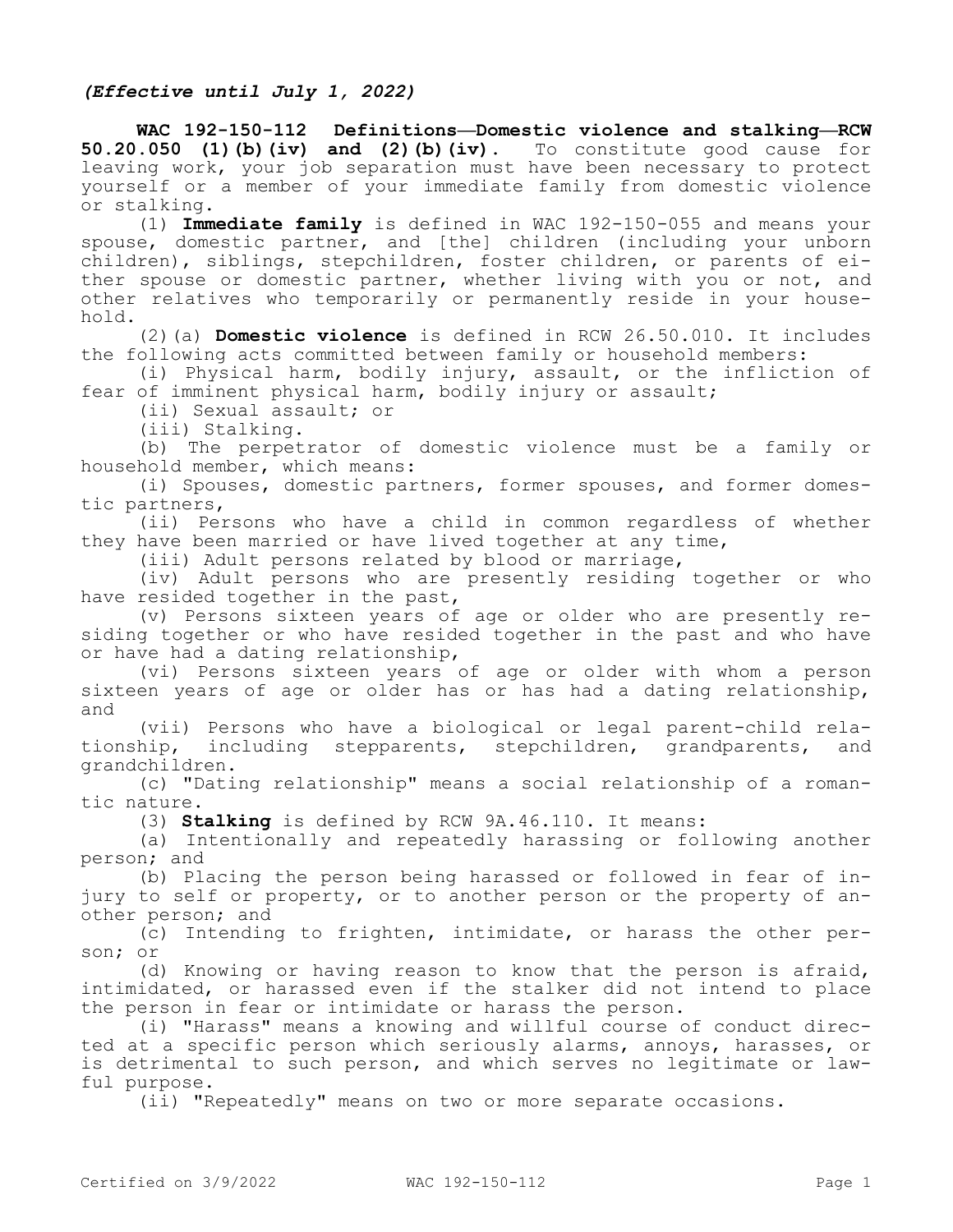(iii) "Follows" means deliberately maintaining visual or physical proximity to a specific person over a period of time. A finding that the alleged stalker repeatedly and deliberately appears at the person's home, school, place of employment, business, or any other location to maintain visual or physical proximity to the person is sufficient to find that the alleged stalker follows the person. It is not necessary to establish that the alleged stalker follows the person while in transit from one location to another.

(iv) "Contact" includes, in addition to any other form of contact or communication, the sending of an electronic communication to the person.

[Statutory Authority: RCW 50.12.010, 50.12.040, and 34.05.120. WSR 10-01-156, § 192-150-112, filed 12/22/09, effective 1/22/10. Statutory Authority: RCW 50.12.010, 50.12.040, 50.12.042, and 50.20.010. WSR 05-13-156, § 192-150-112, filed 6/21/05, effective 7/22/05.]

**Reviser's note:** RCW 34.05.395 requires the use of underlining and deletion marks to indicate amendments to existing rules, and deems ineffectual changes not filed by the agency in this manner. The bracketed material in the above section does not appear to conform to the statutory requirement.

## *(Effective July 1, 2022)*

**WAC 192-150-112 Definitions—Domestic violence and stalking—RCW 50.20.050 (1)(b)(iv) and (2)(b)(iv).** To constitute good cause for leaving work, your job separation must have been necessary to protect yourself or a member of your immediate family from domestic violence or stalking.

(1) **Immediate family** is defined as your spouse, domestic partner, and the children (including your unborn children), siblings, stepchildren, foster children, or parents of either spouse or domestic partner, whether living with you or not, and other relatives who temporarily or permanently reside in your household.

(2) **Domestic violence** is defined in RCW 7.105.010.

(3) **Stalking** is defined by RCW 9A.46.110. It means:

(a) Intentionally and repeatedly harassing or following another person; and

(b) Placing the person being harassed or followed in fear of injury to self or property, or to another person or the property of another person; and

(c) Intending to frighten, intimidate, or harass the other person; or

(d) Knowing or having reason to know that the person is afraid, intimidated, or harassed even if the stalker did not intend to place the person in fear or intimidate or harass the person.

(i) "Harass" means a knowing and willful course of conduct directed at a specific person which seriously alarms, annoys, harasses, or is detrimental to such person, and which serves no legitimate or lawful purpose.

(ii) "Repeatedly" means on two or more separate occasions.

(iii) "Follows" means deliberately maintaining visual or physical proximity to a specific person over a period of time. A finding that the alleged stalker repeatedly and deliberately appears at the person's home, school, place of employment, business, or any other location to maintain visual or physical proximity to the person is sufficient to find that the alleged stalker follows the person. It is not